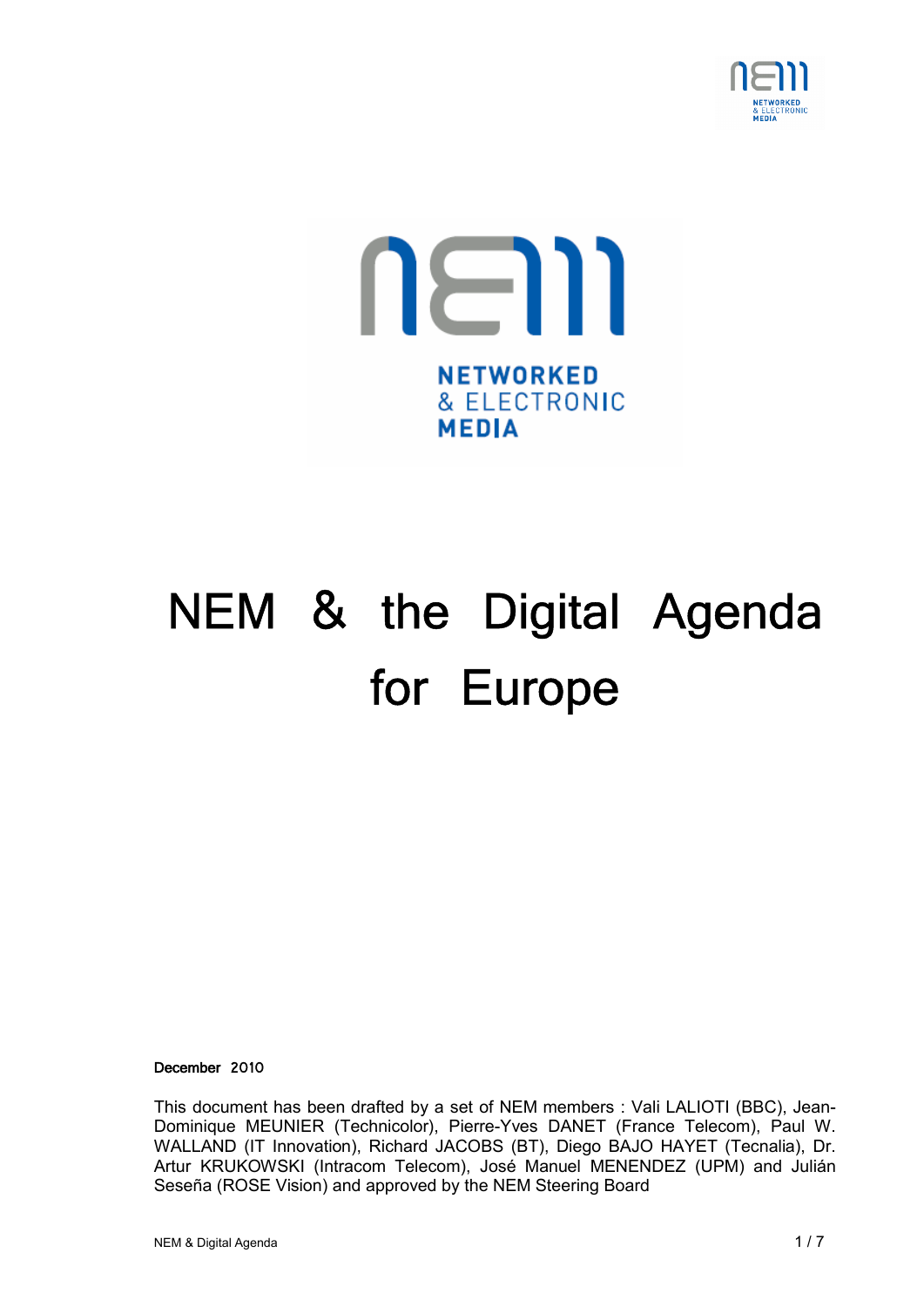

The **Networked & Electronic Media (NEM) European Technology Platform** is leading a move towards a European Technology & Innovation Platform geared around the grand societal challenges. We are an industry initiative launched in 2004 and representing 800+ organisations that cover the whole innovation value-chain,. This includes large industries, academics and SME's, telecom operators, equipment manufacturers and software companies, and also content and service producers from all European countries. NEM delivers **sustainable European leadership in the convergence of media, information and communication technologies, by leveraging the innovation chain to deliver rich user/citizen experiences and services using NEM technologies to solve societal challenges.**

Out of the several NEM strategic activities, two are particularly relevant to the Digital Agenda: the Grand Societal Challenges and the Innovation Challenge. These complement NEM's focus on ultra fast internet and deployment of media applications on that network, and other activities including open standards, the strategic research agenda and our NEM position papers.

# **I- Grand Societal challenges**

This first activity addresses the *societal challenges* faced by the global community. The European Knowledge Society must tackle these challenges through the application of the best analysis, most powerful actions and increased resources than can be brought to bear. The way that we address these challenges must create innovative and sustainable solutions in areas such as:

- **Global warming**
- **Tightening supplies of energy**, **water and food**
- **Ageing societies**
- **Public health, pandemics**
- **Security**

A Societal Challenge dimension would add a new objective to the public policy, whereby research and innovation are seen not as ends by themselves, but as contributors to a wider goal, defined as a societal benefit. The aim should be to foster those activities that have greatest impact on achieving the societal challenge, and not necessarily to increase research and improve innovation across the board.

ICT has a great role to play, and 6 main areas where ICT could contribute have been identified:

**Smart energy grid**: Energy grids will increasingly face risks of over-demand and blackout. Internet connectivity, computing power, digital sensors and remote control of the transmission and distribution system will help to make grids smarter, greener and more efficient; this should be complemented by smart metering which also makes energy consumption more efficient.

**Smart environmental information systems:** the use of sensor networks for collecting real or near real time environmental data is a growing field of application. It requires Internet connectivity for data management, dissemination and integration in complex information systems; it should be of benefit to services such as disaster management.

**Smart systems for transport and mobility**: Putting 'intelligence' into roads and cars with Intelligent Transport Systems (ITS) using sensor networks, radio frequency tags, and positioning systems for optimisation. The new cooperative system linked to the internet provides a solution to interconnect these diverse technologies and improve travel and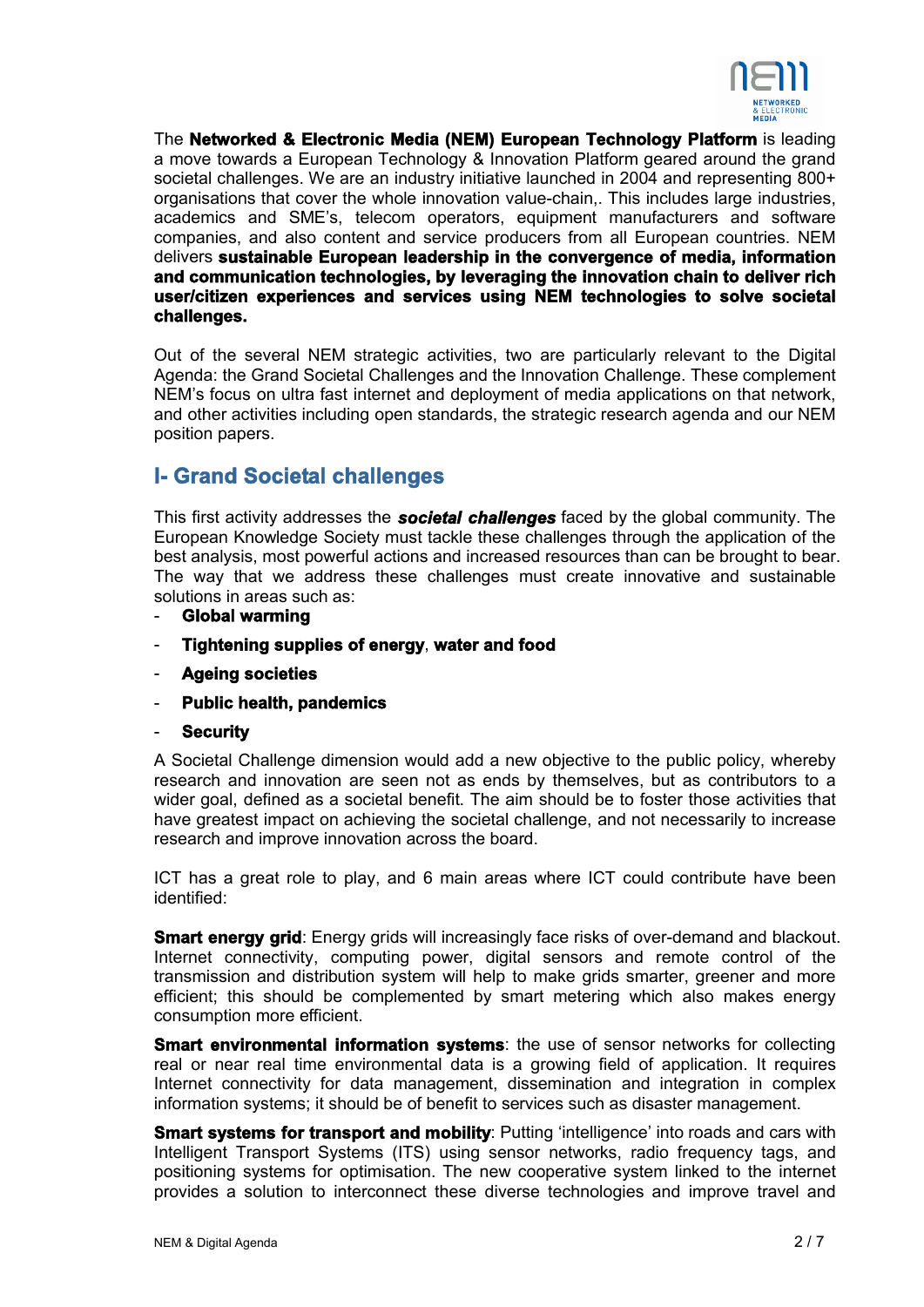

mobility through real time management of public and private transport resources, traveller information and decision-making tools.

**Smart healthcare systems & Ambient assistant living: Current research experiments** aim to develop technologies for 'ambient' environments capable of assisting patients and satisfving their information and communication needs. These technologies combine devices (sensors, actuators, special hardware and equipment), networks and service platforms to harness information about medical conditions, patient records, allergies and illnesses.

**Smart culture and knowledge:** European culture is very rich and European people are so creative that we will be soon overwhelmed by information and archives. Despite advances in search engine technology, there will be a need to help people manage their content, wherever it is stored.

**Smart content for entertainment industry:** Entertainment area is an essential driving force for innovation and user acceptance of smart technology allowing economic growth in the coming years. Smart content enhanced with metadata combined with intelligent access mechanisms are example of key technologies allowing the end-user to enjoy engaging and immersive experiences.

In several of those areas, the **Networked and Electronic Media community** would be enthusiastic to contribute to the common effort and bring in its expertise and technologies. Several position papers on such topics like energy efficiency, transport and education have already been published and are available on the NEM web site.

However, **Smart culture and knowledge** is the one with the greatest synergy with NEM's core research focus. In the last version of our Digital Agenda we have identified 30 research topics which have been ranked by the NEM community through a recent survey. The 6 most important topics are the following:

- 1. User satisfaction and quality of experience
- 2. Home and extended home networks
- 3. Network architecture
- 4. Intelligent delivery
- 5. Representation of content
- 6. Tools for content creation and manipulation

# **I-1. X-ETP Grand Societal Challenge working group**

ICT is one of the most important contributors to support these societal challenges. For that reason, we are now working on the ICT vision regarding these societal challenges though a cross ETP work group. eMobility, ISI, EPOSS, Photonics21 and NEM are actively working on a common white paper that should be available at the beginning of 2011.

As a first step, the group will work on the already identified subjects described above and when the results of the ERA Experts Group think tank are available we will update our paper accordingly.

The methodology used by the working group will follow the above steps:

- 1/ Establish a formal liaison with the ERA Expert Group in order to get an up to date list and definition of the Grand Challenges
- 2/ Collect the existing material in each ETP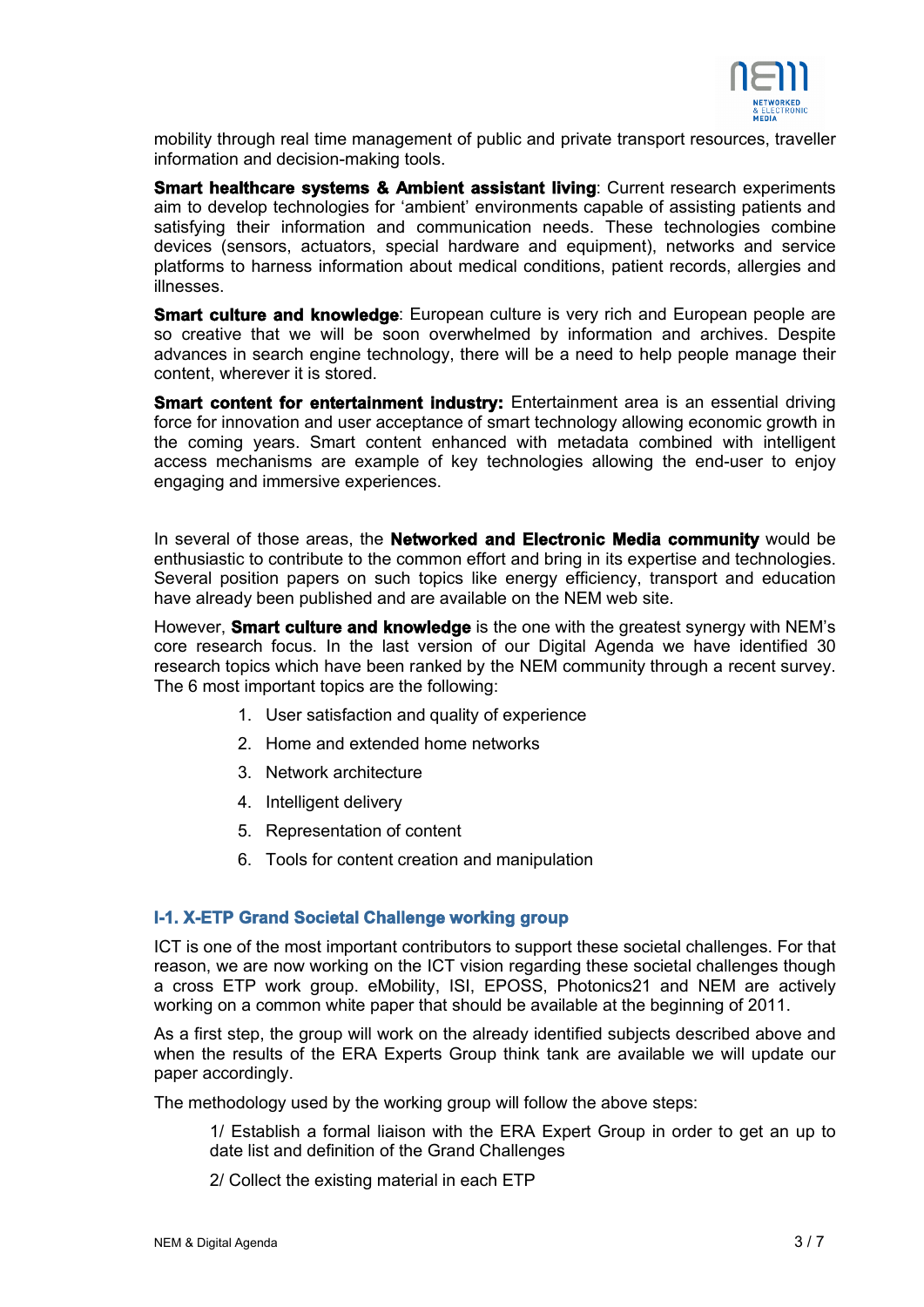

3/ Analyse the Grand Societal Challenges in order to identify fields related to X-ETP activities

- 4/ Brainstorm ideas where ICT ETPs could contribute
- 5/ Select from the X-ETP FI SRA the research topic addressing those fields
- 6/ Propose a white/position paper on potential view
- 7/ Identify possible gaps in our SRA for the next version
- 8/ Propose cross-ETP projects that could be submitted

**Action 1:** Finalise the X-ETP white/position paper in order to contribute to the next work program (FP8) as well as to the Celtic purple book and also for national research programs.

## **I-2. Energy efficiency**

NEM is also active in Energy efficiency since NEM covers Home Network services which could help people to decrease their electricity consumption. In addition, the NEM agenda is also addressing immersive communication which could help people to communicate in more realistic modes, hence avoiding travel. All these aspects have been described in a specific position paper available on the NEM web site. The conclusion of the position paper points out that climate change is one of the most important challenges the world will face in the near future. Effective actions are therefore required to prevent mankind to face a myriad of disasters and natural catastrophes. A general consensus was reached: ICTs, and hence NEM technologies, can significantly contribute to solve this problem. To achieve that objective NEM members are supporting the following activities:

- Enable advanced ICT for devices and make their functionality available in an open and service oriented way.
- Enable cooperation among devices and enable correlation to the user's tasks.
- Enhance energy efficiency by enhancing user awareness and dynamically enable them to adjust their lifestyle requirements to optimise energy consumption

With these targets in mind, the following positions should be encouraged:

- $\checkmark$  Promotion of the launching of services whose mission will be the provision of information to users about consumption in conjunction with other services developed under the framework of the digital home.
- $\checkmark$  Encouraging the deployment of advanced metering and home network management services.

**Action 2:** Establish stronger liaisons with EPOSS in order to map the Internet of Things and Networked media with the objective of enabling home network standardisation which is a key requirement to build a new class of home services able to save energy.

## **I-3. Intelligent Transport System**

NEM has recently published a position paper pointing out that multimedia services should be part of this challenge since location services combined with multimedia information could help people in their transportation situation. On the one hand, the range of possible applications from the NEM sector should improve the information available to transport users and operators, to make them more aware of the implications of their use and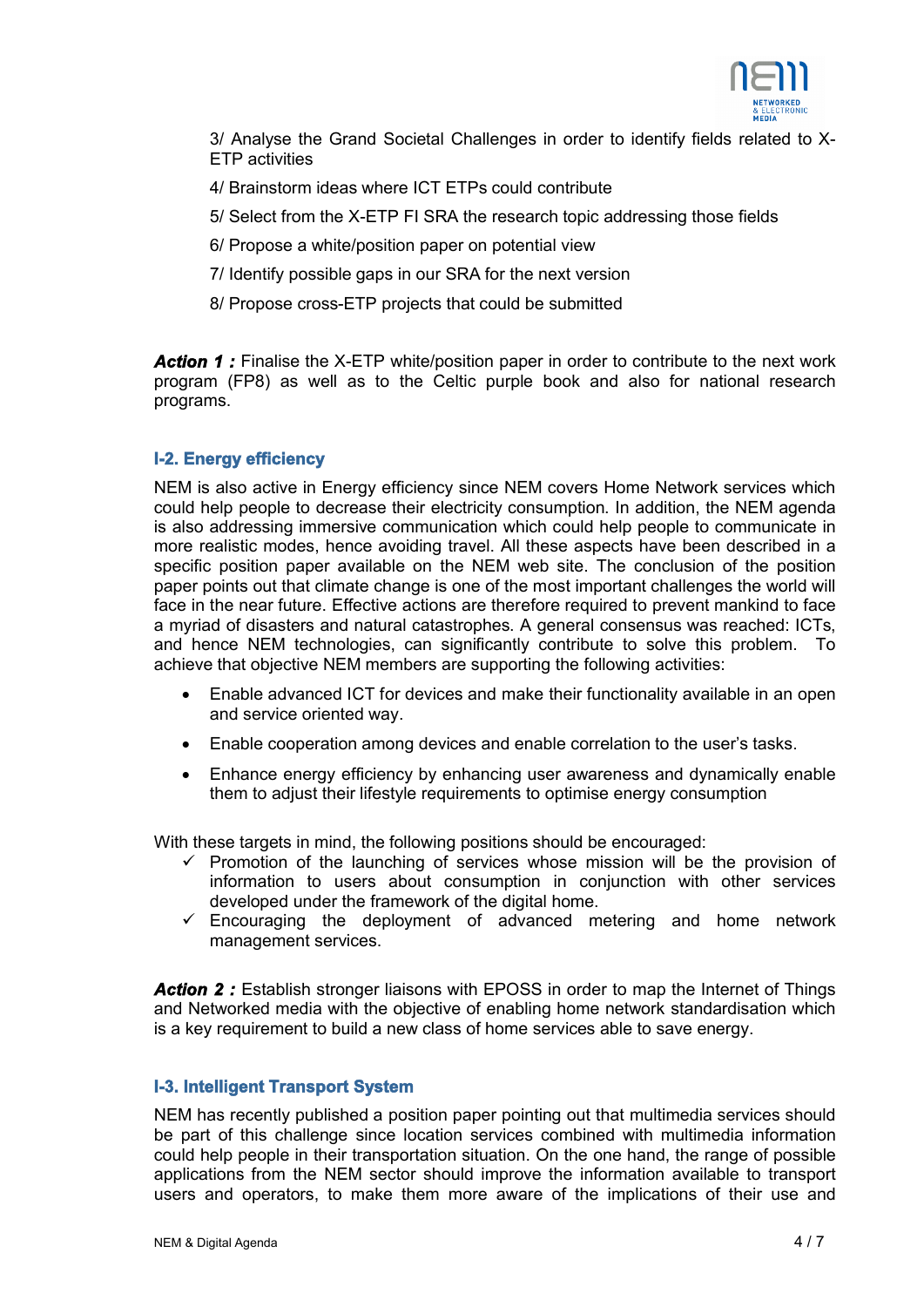

operation of the transport system, and thus to support transport policy objectives. This information will help travellers make more informed decisions about how, when, where and whether to travel. In this case, the ubiquitous and immersive use of audiovisual information is key for the satisfaction of the expectation of travellers regarding reliable ITS information.

Road traffic congestion and road fatalities have been identified as major challenges that Europe's transport system needs to overcome. Conventional approaches such as the development of new infrastructure have not provided the necessary results required by the magnitude of these challenges. Innovative solutions are therefore clearly needed.

NEM technologies can definitively contribute to foster implementation of ITS-based solutions, as they will gradually provide a range of new services to citizens and also enable improved real-time management of traffic movements. Additionally, there will be obvious benefits for transport operators and clients, since the new systems will provide public administrations with rapid and detailed information on infrastructure and maintenance needs. Furthermore, NEM technologies will provide new, more easily used and comfortable services to passengers, and increase safety and security.

**Action 3** : Establish a liaison with the European Intelligent Transportation System Forum/platform in order to share our vision and define a set of common research topics

# **II- Innovation Challenge**

The second activity addresses NEM's move towards a **Technology and Innovation Platform**, creating an **innovation partnership geared around two main targets: the European grand societal challenges and the NEM Industrial sector**. This includes the use of NEM technologies and research outputs, as well as design-driven and business model innovation, which will help fast-track solutions and deliver innovative products and services. We would like to play a proactive role in making Innovation Partnerships happen and assist the EC in delivering the Innovation Union and Digital Agenda. We propose the following key actions:

# **II-1. Innovation Partnership: from NEM Value-chain to NEM Innovation-chain**

NEM members cover the whole value-chain from R&D, Education and Academia, Academic research, SMEs, corporations, industry and equipment manufacturers, content and service providers. In the online world smaller entities can innovate without large infrastructures and it is therefore even more important to support SMEs and create innovation policies that put SMEs into the driving seat of the European growth. Therefore, to evolve our value-chain into a powerful Innovation chain, we are in the process of involving and partnering with innovation catalysts including:

**Education:** business schools, to complement our high quality academic members and together help design curricula to improve entrepreneurial skills

**Access to Finance:** Venture Academies and Business Angel communities, to bridge funding gaps and come together with SMEs and other NEM innovative companies. A much wider exploitation of some of the current available European funds should be pursued; among others: Risk Sharing Financial capacity, Structural funds and cohesion funds.

**Broader Innovation:** Innovation forums, Executive Coaching Professionals and Associations, to help corporations and their executives think through and deliver business model innovation. The "open Innovation" concept, across research, technology development and implementation of technology results (overall new innovation concept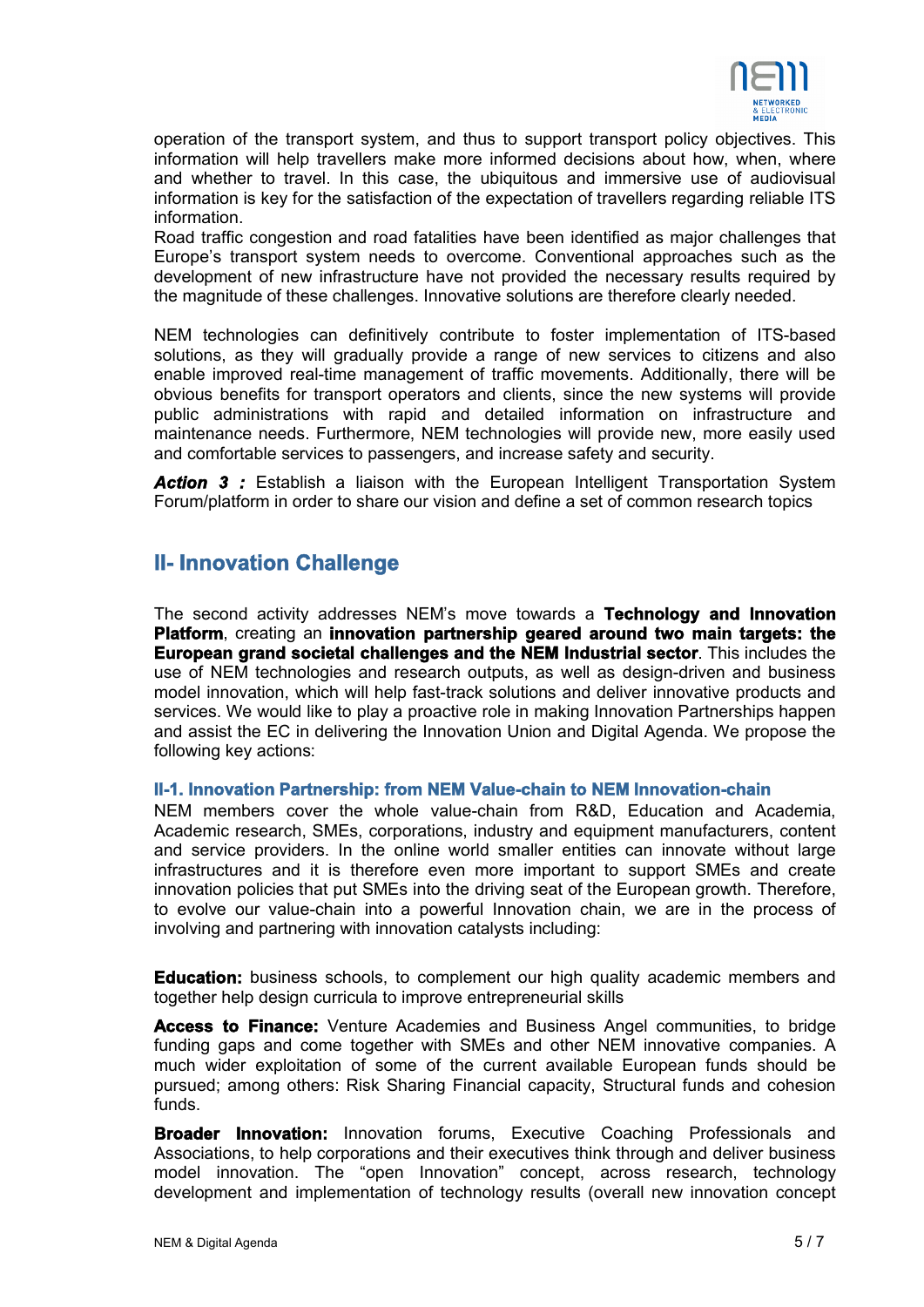

within the Innovation Union flagship programme) should be exploited to its maximum extent.

Large Scale User Trials: testbeds and living labs, to test innovations in larger scale experiments and reach a broader European citizen base for acceptance testing

**Social Innovation:** not-for-profit organisations that facilitate and support social innovation, social entrepreneurs and citizen organisations, to use NEM technologies for societal challenges

**Design:** both commercial and not-for-profit organisations working across art, design and technology, to facilitate product and service design and improve user acceptance

*Action 4: Building EU Innovation Partnerships through NEM and our Innovation catalysts* We believe that NEM together with our innovation catalysts can greatly contribute to the overall Union´s efforts to set-up Innovation Partnerships and we are ready to act as a relevant party playing a proactive role in making Innovation Partnerships happen.

## **II-2. SME support and improved targets**

Support for easier access to private funding, though important, needs to be balanced by easier access to public funding and research/innovation programmes, particularly for SMEs and start-ups. Our NEM SME group has identified four targets specific to SME Innovation, during early think-tank debates. These efforts and views are not isolated for NEM, but constitute a general contribution to the overall gap of European SMEs participation in the cooperative research and innovation programs.

The following help deliver faster innovation and better support innovative SMEs in Europe:

- 1) create research programmes suitable for SMEs and simplify participation rules and governance (faster, simpler research funding procedures and support at national/regional/EU levels)
- 2) stimulate and assist SMEs to participate in larger EU R&D cooperation initiatives such as European Technology Platforms and Public-Private Partnerships
- 3) take a wider view of SMEs, to identify cross-sector programmes and open innovation models across global value-chains and
- 4) share best practice between researching and non-researching SMEs.

NEM Community, as a whole, is ready to apply the concept "Think Small First", supported by the European Institutions and recently called for by the Conclusions on Innovation Union for Europe of the Council of the European Union, November 26, 2010.

# *Action 5: Improve access to public funding and research programmes for innovative SMEs*

We are committed to improve the above four targets and would like to bring the above recommendations to the EC and support its efforts to foster innovative SMEs and the conditions that allow better access to funding.

#### **II-3. Proactively engaging with the EU to build Innovation Chain and Partnerships**

We are in the process of creating a cross-ETP innovation workgroup, to combine best practices and facilitate Innovation Partnerships that use a systems approach to deliver cross-sector innovation.

We also believe that the cultural, art and design sectors are key catalysts in building innovative products and services and increasing user acceptance. We are pleased that the need for a European Design Leadership Board has been identified. We recommend